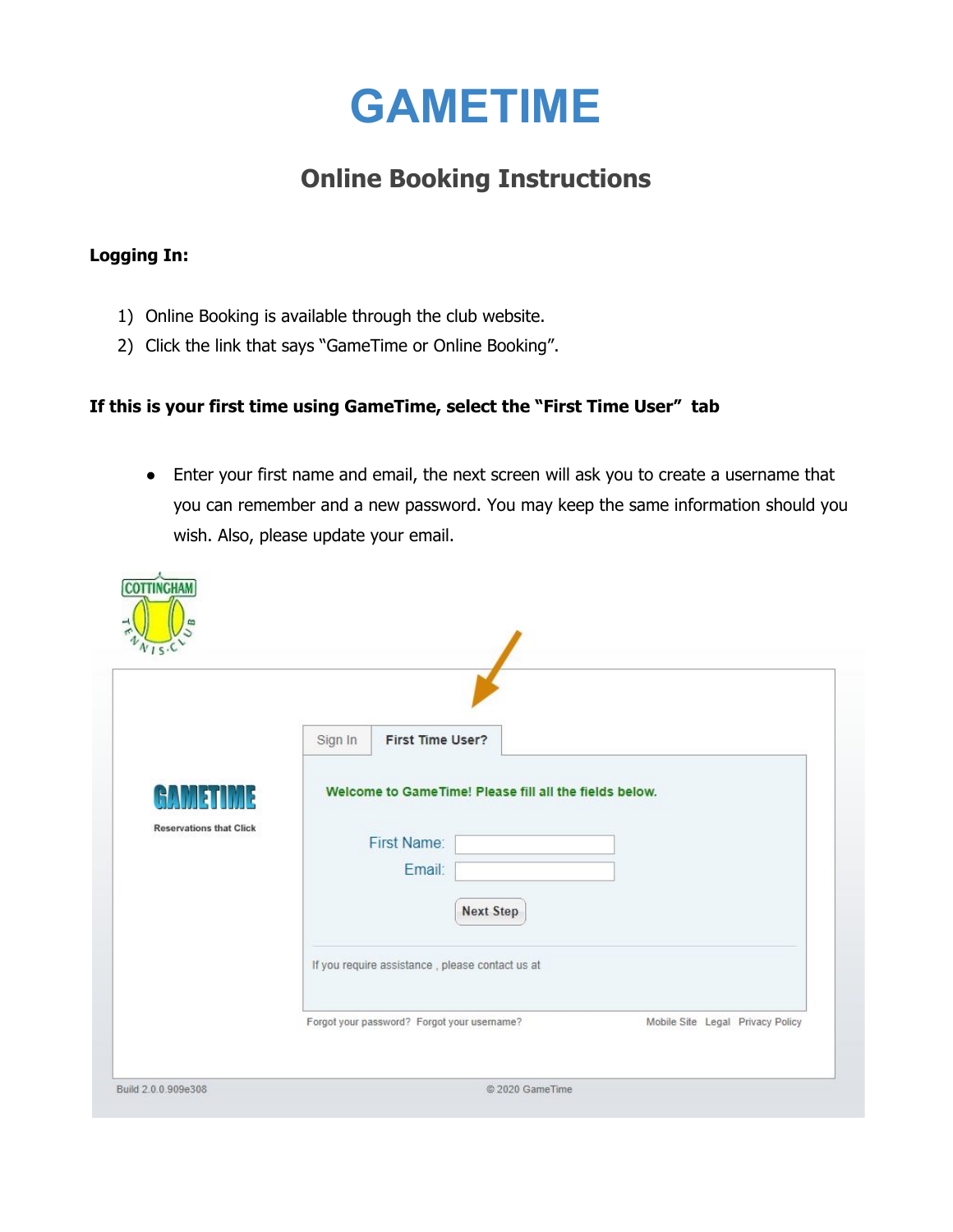## **If you are returning to GameTime and have setup your username and password**

● Type in your Username & Password (not case sensitive) to enter the member's section of the site

#### **Personal Profile:**

- 1) Under Personal Options, click on Edit My Profile
- 2) Make any changes to your name and update your email.

#### **Reserving a Court:**

- 1) Select the sport which you would like to book by clicking on one of the sport tabs i.e. Tennis
- 2) A new screen will appear showing today's reservations. To select another date just click on the day you would like and for the next week click on the arrow just to the right of the day tabs.
- 3) Click on your desired available court time (the mouse icon will highlight each court that is available as it is passed over, it will display the time). Please ensure that the mouse icon changes from the arrow to a finger.

| <b>DASHBOARD</b>        | <b>TENNIS</b>     |             |                   |                  |           |           |                   |                                       |                       |  |
|-------------------------|-------------------|-------------|-------------------|------------------|-----------|-----------|-------------------|---------------------------------------|-----------------------|--|
| a July<br>Today 4:57 pm |                   |             | <b>TENNIS</b>     |                  |           |           |                   | <b>CAAvailable Players O</b> Waitlist |                       |  |
| ◀                       | Wednesday 18      | Thursday 19 | Friday 20         | Saturday 21      | Sunday 22 | Monday 23 | Tuesday 24        | Wed 25                                | $\blacktriangleright$ |  |
| Time                    | Court 1           |             | Court 2           |                  |           | Court 3   |                   | Court 4                               |                       |  |
| $7:00$ am               | $7:00$ am         |             | $7:00$ am         |                  | $7:00$ am |           | $7:00$ am         |                                       | $\circledS$           |  |
|                         |                   |             |                   |                  |           |           |                   |                                       |                       |  |
| $8:00$ am               | $8:00 \text{ am}$ |             | $8:00 \text{ am}$ |                  | $8:00$ am |           | $8:00 \text{ am}$ |                                       |                       |  |
|                         |                   |             |                   | Click your court |           |           |                   |                                       |                       |  |
| 9:00 am 9:00 am         |                   |             | $9:00$ am         |                  | $9:00$ am |           | $9:00$ am         |                                       |                       |  |
|                         |                   |             |                   |                  |           |           |                   |                                       |                       |  |
| $10:00$ am $10:00$ am   |                   |             | 10:00 am          |                  | 10:00 am  |           | 10:00 am          |                                       |                       |  |
|                         |                   |             |                   |                  |           |           |                   |                                       |                       |  |
| 11:00 am 11:00 am       |                   |             | 11:00 am          |                  | 11:00 am  |           | 11:00 am          |                                       |                       |  |
|                         |                   |             |                   |                  |           |           |                   |                                       |                       |  |
|                         |                   |             |                   |                  |           |           |                   |                                       |                       |  |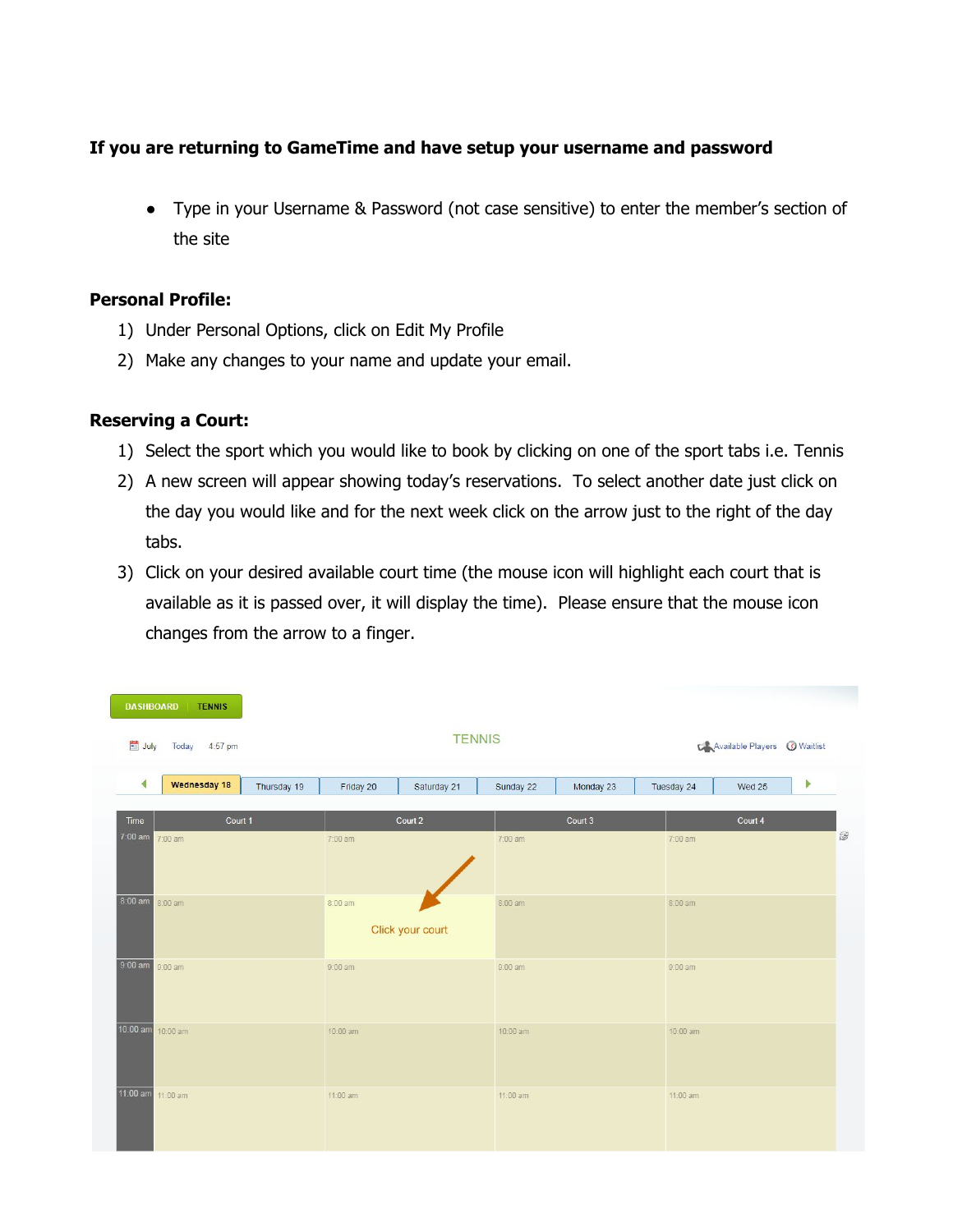- 4) A new window opens which states the sport, day and time of your booking
- 5) As you are booking a court your name will always appear as Player #1. You must fill in the other player(s) by typing in their name (begin with the last name) or selecting their name from the roster.
- 6) Select the type of game; regular or tournament. Press Submit.
- 7) If a player is unable to play due to over-bookings you will be notified in a new window and will be asked to select a different member.
- 8) If the booking is accepted a confirmation window will open informing you of the sport, day, time and players involved. Emails will be sent to other people involved in the booking, assuming they have a valid email in the system.
- 9) Please note that only the Pro Shop is able to book lessons. This is to ensure that a Pro is available.